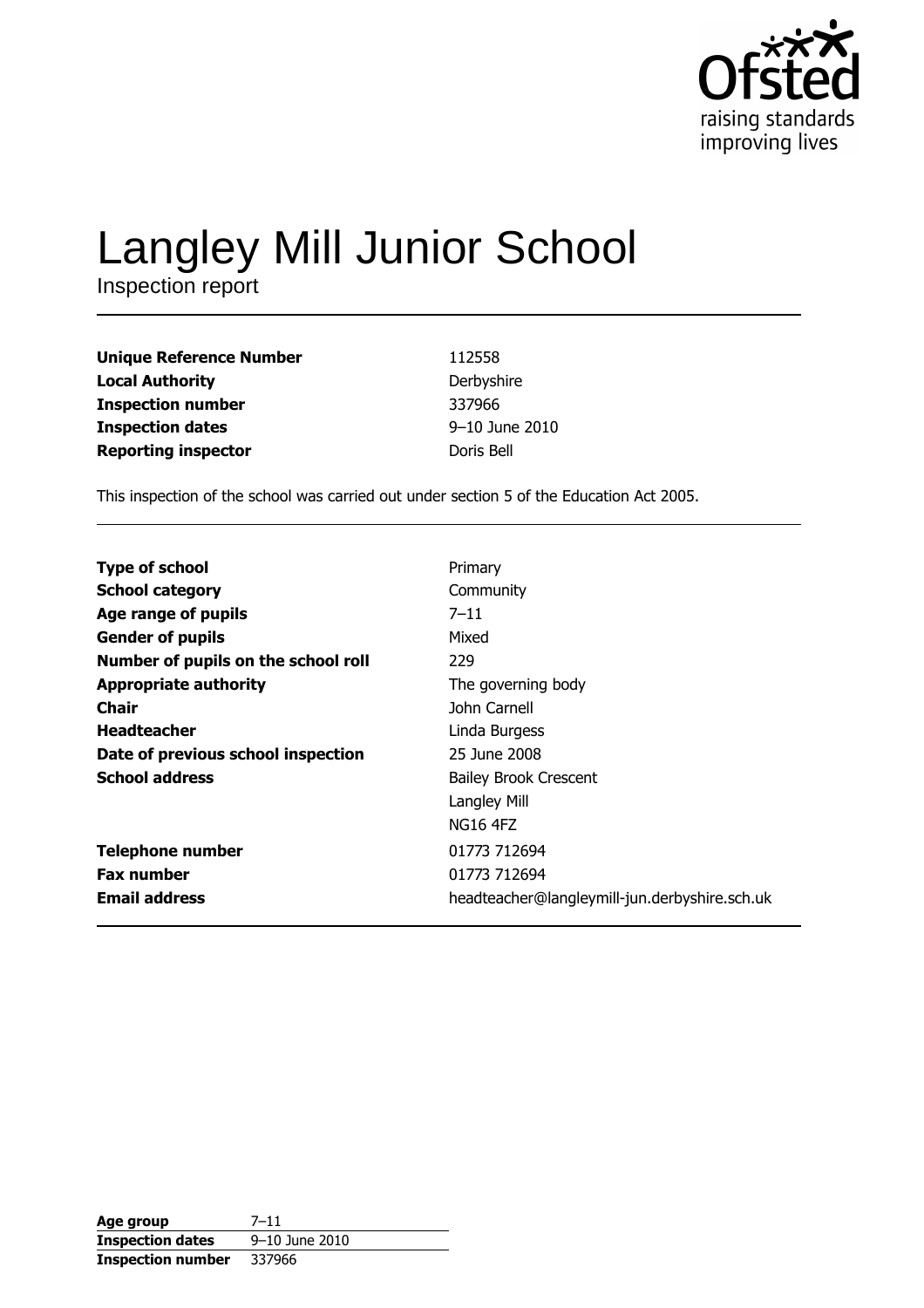The Office for Standards in Education, Children's Services and Skills (Ofsted) regulates and inspects to achieve excellence in the care of children and young people, and in education and skills for learners of all ages. It regulates and inspects childcare and children's social care, and inspects the Children and Family Court Advisory Support Service (Cafcass), schools, colleges, initial teacher training, work-based learning and skills training, adult and community learning, and education and training in prisons and other secure establishments. It rates council children's services, and inspects services for looked after children, safequarding and child protection.

Further copies of this report are obtainable from the school. Under the Education Act 2005, the school must provide a copy of this report free of charge to certain categories of people. A charge not exceeding the full cost of reproduction may be made for any other copies supplied.

If you would like a copy of this document in a different format, such as large print or Braille, please telephone 08456 404045, or email enquiries@ofsted.gov.uk.

You may copy all or parts of this document for non-commercial educational purposes, as long as you give details of the source and date of publication and do not alter the documentation in any way.

Royal Exchange Buildings St Ann's Square Manchester M2 7LA T: 08456 404045 Textphone: 0161 618 8524 E: enquiries@ofsted.gov.uk W: www.ofsted.gov.uk © Crown copyright 2010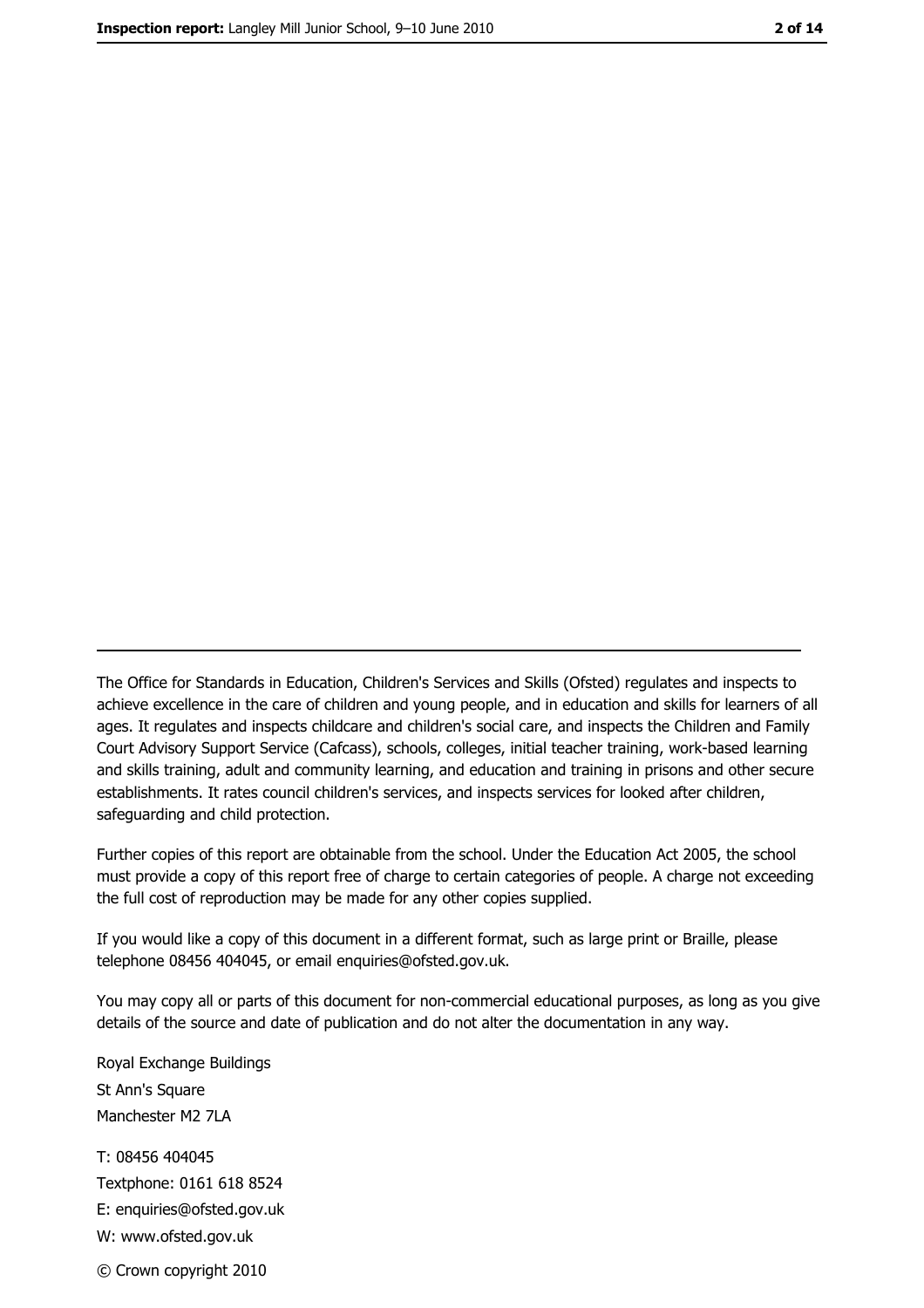## **Introduction**

This inspection was carried out by three additional inspectors. They observed 13 lessons and saw seven teachers teach. They also met with parents, groups of pupils, governors and staff. They observed the school's work, and looked at a range of documentation including teachers' planning, the school improvement plan, assessment, monitoring and evaluation records, records for pupils with special educational needs and/or disabilities and safeguarding policies. The responses from the pupil and staff questionnaires were analysed, as were the responses from the 61 parents' and carers' questionnaires.

The inspection team reviewed many aspects of the school's work. It looked in detail at the following:

- pupils' progress, especially in mathematics, to determine whether teaching is  $\blacksquare$ sufficiently robust to sustain the recent improvements
- behaviour, especially whether the challenging behaviours identified in the school's  $\blacksquare$ self-evaluation form disrupt learning, and how effectively the school is tackling these
- leadership and management at all levels to determine whether what is now in place  $\blacksquare$ is robust enough to improve teaching and learning even more
- the effectiveness of safequarding procedures.  $\blacksquare$

## Information about the school

This average sized school has very few pupils from minority ethnic backgrounds or who speak English as an additional language. The proportion of pupils known to be eligible for free school meals is above average, as is the proportion with special educational needs and/or disabilities. The proportion of pupils with statements of special educational needs and/or disabilities is more than twice the national average. The range of needs includes moderate learning difficulties through to, for a sizeable proportion of pupils, different degrees of behaviour, emotional and social difficulties. The school also has a unit for hearing impaired pupils. Pupils in Years 3 and 4 are taught in three mixed age classes, and pupils in Years 5 and 6 are taught in single age classes. The school has recently received National Healthy Schools Status. There have been several changes of staff since the previous inspection.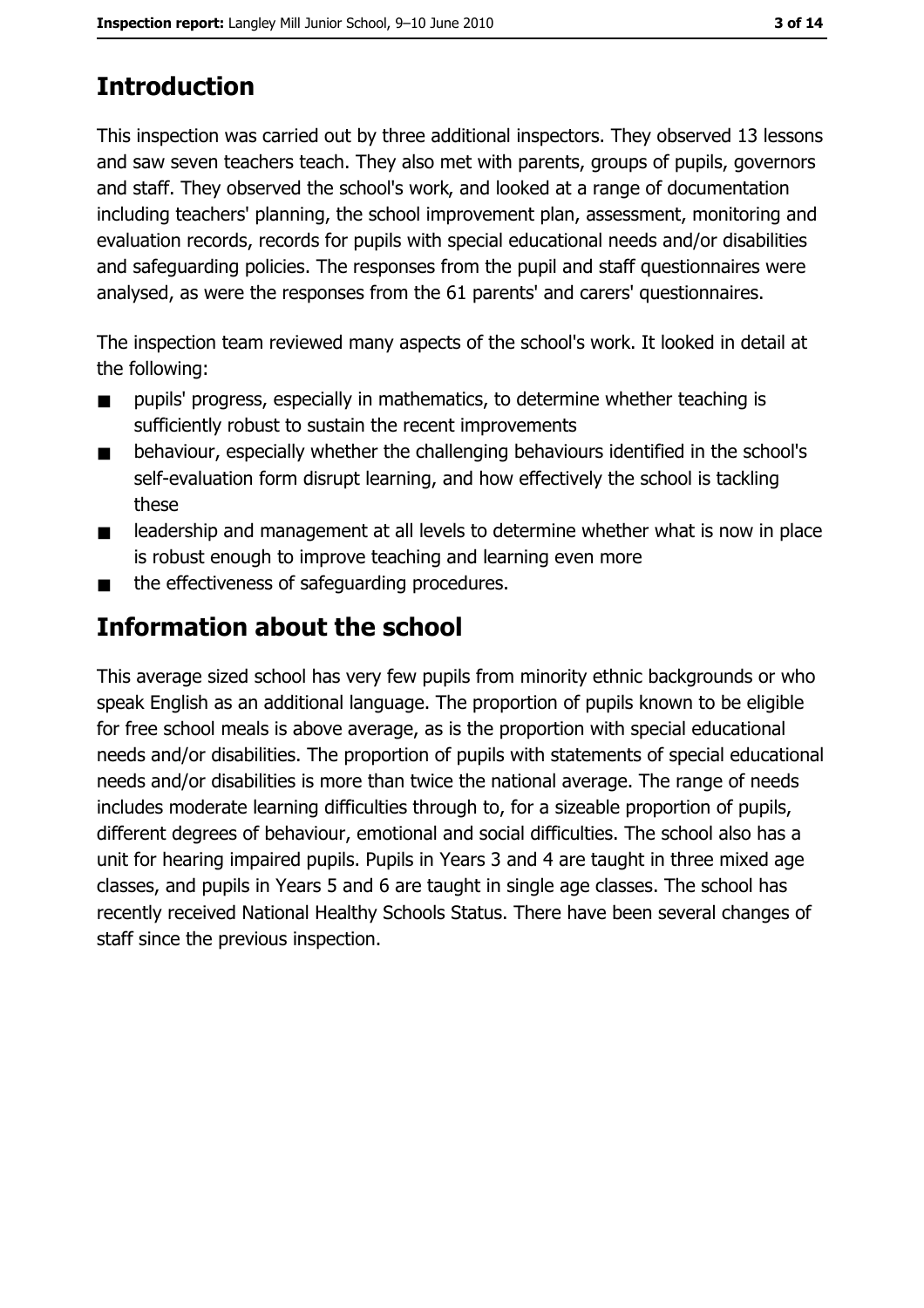Inspection grades: 1 is outstanding, 2 is good, 3 is satisfactory, and 4 is inadequate Please turn to the glossary for a description of the grades and inspection terms

## **Inspection judgements**

#### Overall effectiveness: how good is the school?

#### The school's capacity for sustained improvement

#### **Main findings**

Langley Mill provides a satisfactory education for its pupils. Given pupils' average attainment on entry to Year 3, their overall achievement is satisfactory by Year 6. However, assessment data and work seen in pupils' books and in lessons show that a legacy of past underachievement in the school is fast disappearing and all groups of pupils are now making good progress. Progress since last September is particularly impressive, especially in Year 6. It is the result of a determined effort to help pupils catch up after disruptions to their learning caused by several changes of staff in earlier years. Although too late to raise attainment above national averages for pupils currently in Year 6, the improvements in teaching, learning and progress since the previous inspection mean that younger pupils are now moving up the school with better skills and knowledge than in the past. This bodes well for the future. The headteacher's firm but inspirational leadership is the driving force behind all of this. She has built a strong team around her, embedding ambition and driving improvement at all levels.

Inspired by the headteacher's example, the senior leadership team check and track teaching, learning and personal development well, guiding and supporting staff and quickly tackling any areas of weakness. As a result, the vast majority of teaching is now good or better and none is inadequate. Subject leaders understand their roles within the new curriculum, ensuring that basic skills and skills in different subjects are taught progressively within topic work. The school's self-evaluation is accurate and the priorities arising from it provide a secure platform for further improvement. Taken together, all of the above demonstrates that the school has good capacity for sustained improvement in the future.

Teachers usually plan well to meet the needs of different ability groups, including within the sets for mathematics, but occasionally, the work given to more able pupils is not demanding enough. This means that, albeit in a small number of lessons, more able pupils do not always make the faster progress of which they are capable. Nevertheless, the practical approach to learning adopted throughout the school is accelerating progress for all pupils. It has inspired pupils, excited their enthusiasm for learning and improved their attendance so that this is now satisfactory. They say 'maths is so much fun now' because of it and they tackle mathematical problems with enjoyment and perseverance, thinking logically through the steps needed to solve them. However, their lack of ability to recall number facts quickly enough sometimes slows them down.

The school cares deeply for every pupil, from the least to the most vulnerable, and it guides and supports them exceptionally well. As a result, the vast majority of pupils behave well and care for each other. Pupils with behaviour and emotional difficulties are exceptionally well managed so that learning is rarely disrupted. Hearing impaired pupils

| 3 |  |
|---|--|
| フ |  |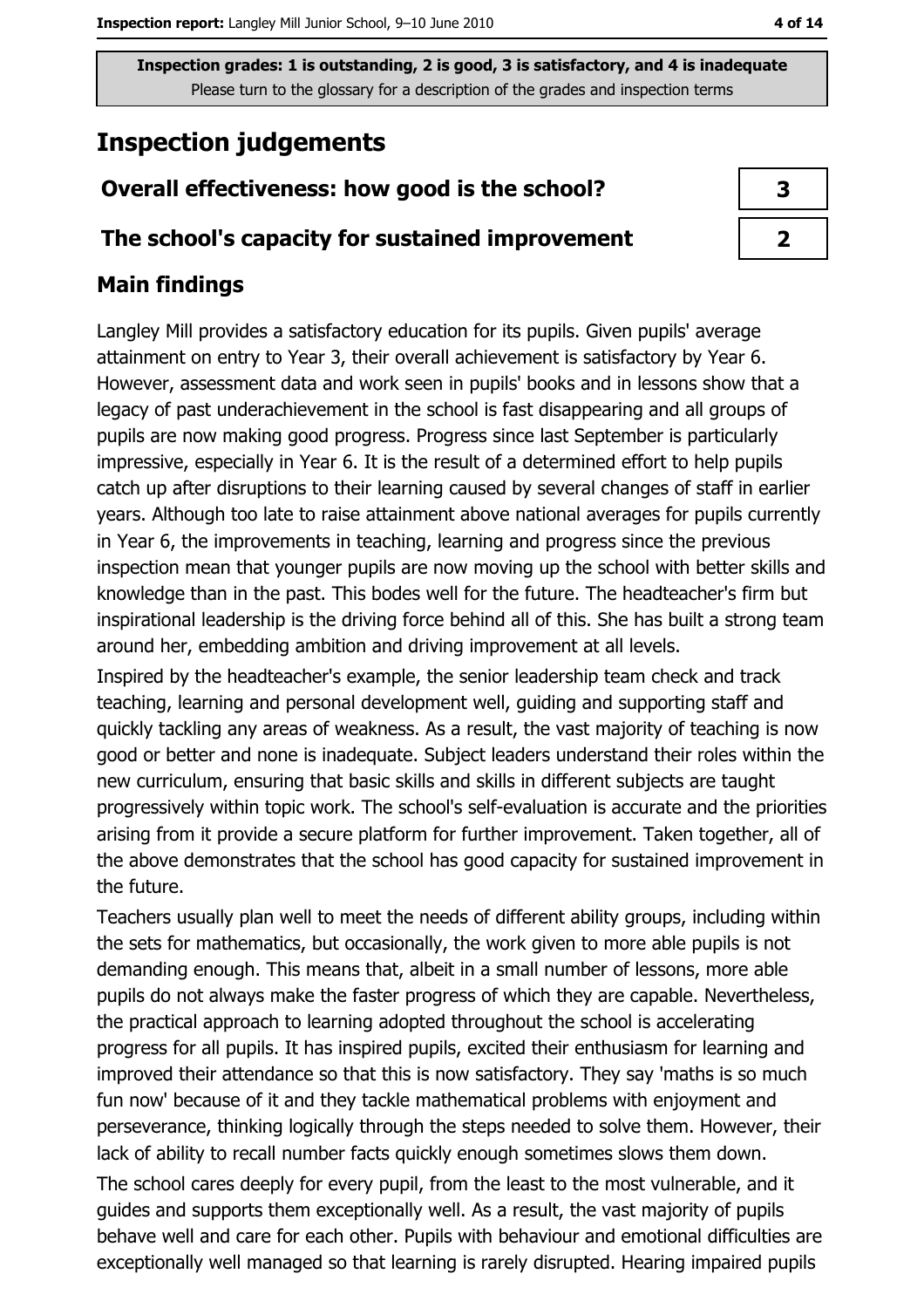Inspection grades: 1 is outstanding, 2 is good, 3 is satisfactory, and 4 is inadequate Please turn to the glossary for a description of the grades and inspection terms

are taught alongside others in mainstream classes and this greatly benefits their learning and personal development. The school's excellent partnerships with other schools and external agencies contribute very effectively to all of this.

Pupils are kept safe in school and they know how to keep themselves safe. They have a good understanding of why it is important to follow a healthy lifestyle and they make a aood contribution to the school and local community. They are also developing a good awareness of different communities across the world but their understanding of the richness and diversity of cultures within the United Kingdom is less well developed. With their sound basic skills in literacy and numeracy, and good personal skills, pupils leave the school adequately prepared for their future.

#### What does the school need to do to improve further?

- Improve the speed and accuracy of pupils' recall and use of number skills to help  $\blacksquare$ them make even faster progress in mathematics.
- Ensure more able pupils have suitably challenging work to do in all lessons.  $\blacksquare$
- Improve pupils' awareness of the richness and diversity of cultures represented in  $\blacksquare$ the United Kingdom.
- About 40% of the schools whose overall effectiveness is judged satisfactory may  $\blacksquare$ receive a monitoring visit by an Ofsted inspector before their next Section 5 inspection.

#### **Outcomes for individuals and groups of pupils**

Pupils use and develop their literacy, numeracy and information and communication technology (ICT) skills well in topic work. This leads, for example, to high quality writing, sometimes word processed, in which they present their work well, using a good range of language imaginatively to engage the reader. While pupils do not always distinguish well enough between formal and informal language as they write for different audiences and purposes, they do understand how to convey feelings and atmosphere in their writing. Their accounts of the aftermath of the blitz, and their writing in role as the characters from a book are good examples of this. Pupils' writing skills are not as good when they have to write from 'cold', for example, in formal tests, because they lack confidence when they do not have a secure scaffold on which to build.

Practical investigative work and real life application of mathematical skills are improving pupils' progress in mathematics and firing their enthusiasm for that subject. For example, as they investigate shape, space and measure they quickly learn that not measuring accurately and not drawing plans to scale could make a huge difference to a company's profit and loss account. Pupils used ICT well in mathematics, for example, to research and cost playground equipment and work out what they could afford within their budget. All of this brings mathematics alive for them, gives it a purpose they understand, and encourages them to persevere even when they think a task is too challenging. This sometimes happens when they cannot recall or use number facts

3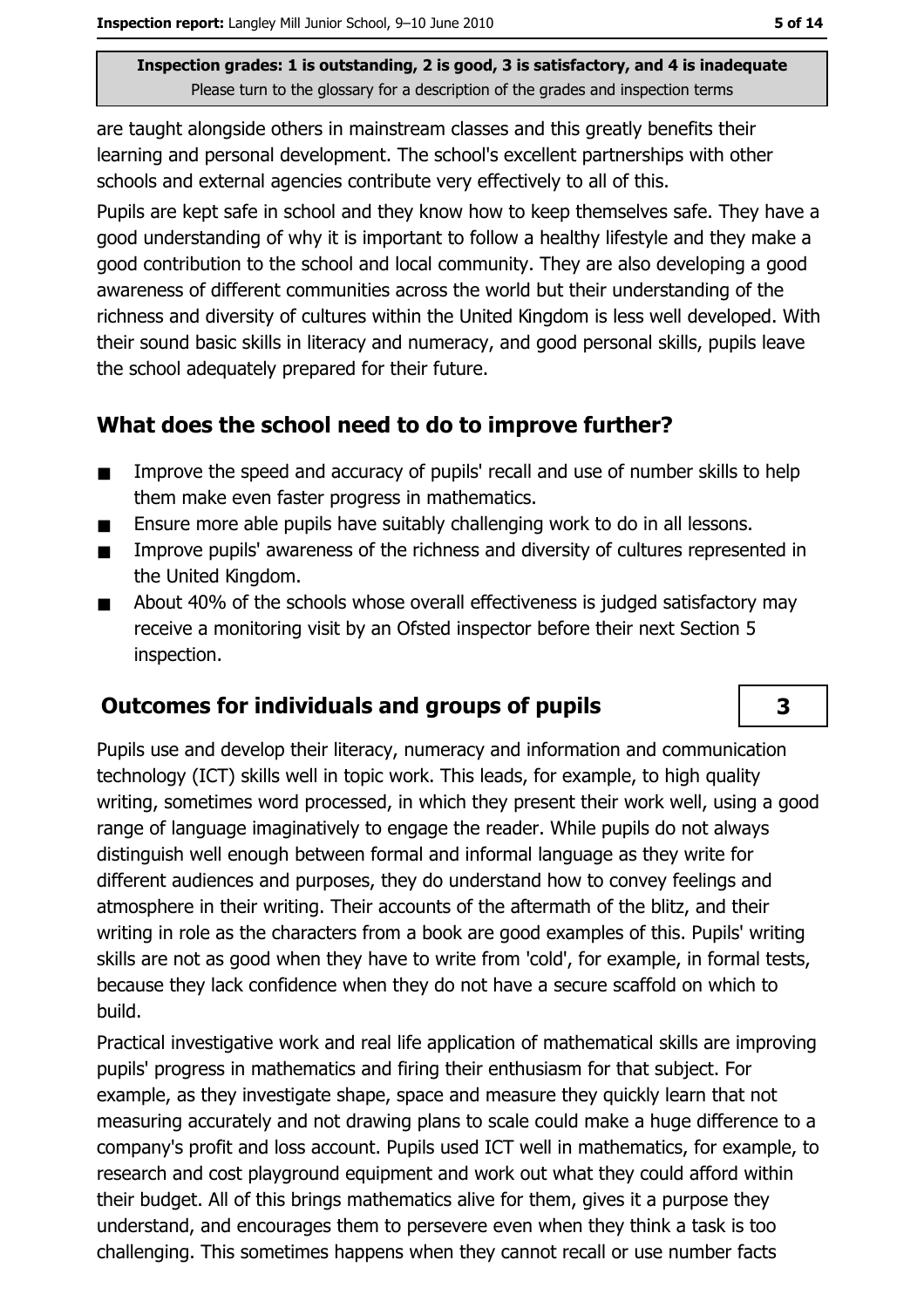Inspection grades: 1 is outstanding, 2 is good, 3 is satisfactory, and 4 is inadequate Please turn to the glossary for a description of the grades and inspection terms

quickly enough to move on to the next stage. For example, some pupils repeatedly add numbers instead of multiplying them because they do not know their multiplication tables well enough, and this slows their work down.

Pupils are very proud of their school and they recognise that they are doing much better now than in the past. This is because they know the levels they are working at and what they need to do to improve. They thoroughly enjoy the headteacher's homework challenges, often producing high quality work which they readily share with others. The good support that hearing impaired pupils receive, for example, through the use of hearing loops and signing, and their inclusion in mainstream classes, means learning is made fully accessible to them. Therefore, they too make good progress, as do all pupils with special educational needs and/or disabilities.

Pupils gain good levels of confidence in themselves and their ability to learn. They know their views are valued and they readily put forward ideas to improve the school and the community, for example, through the school council, and through their recent visit to the parish council. They know right from wrong and readily accept the different responsibilities that help to create an orderly community. They trust the staff to help them with any concerns, and report that any untoward behaviour, including bullying, is dealt with promptly and effectively, as do their parents.

Pupils make healthy eating choices at lunchtime, and large numbers participate wholeheartedly in the many sporting and exercise opportunities available to them. They thoroughly enjoy, for example, the weekly Tai Chi sessions aimed at enhancing their physical and spiritual well-being. Links with schools, for example, in Thailand, India and South Africa extend pupils' understanding of the wider, global community, but their understanding and first-hand experience of different cultures within the United Kingdom are more limited.

| Pupils' achievement and the extent to which they enjoy their learning<br>Taking into account:               |   |
|-------------------------------------------------------------------------------------------------------------|---|
| Pupils' attainment <sup>1</sup>                                                                             | 3 |
| The quality of pupils' learning and their progress                                                          | 2 |
| The quality of learning for pupils with special educational needs and/or<br>disabilities and their progress | 2 |
| The extent to which pupils feel safe                                                                        |   |
| <b>Pupils' behaviour</b>                                                                                    |   |
| The extent to which pupils adopt healthy lifestyles                                                         |   |

These are the grades for pupils' outcomes

The grades for attainment and attendance are: 1 is high; 2 is above average; 3 is broadly average; and 4 is low.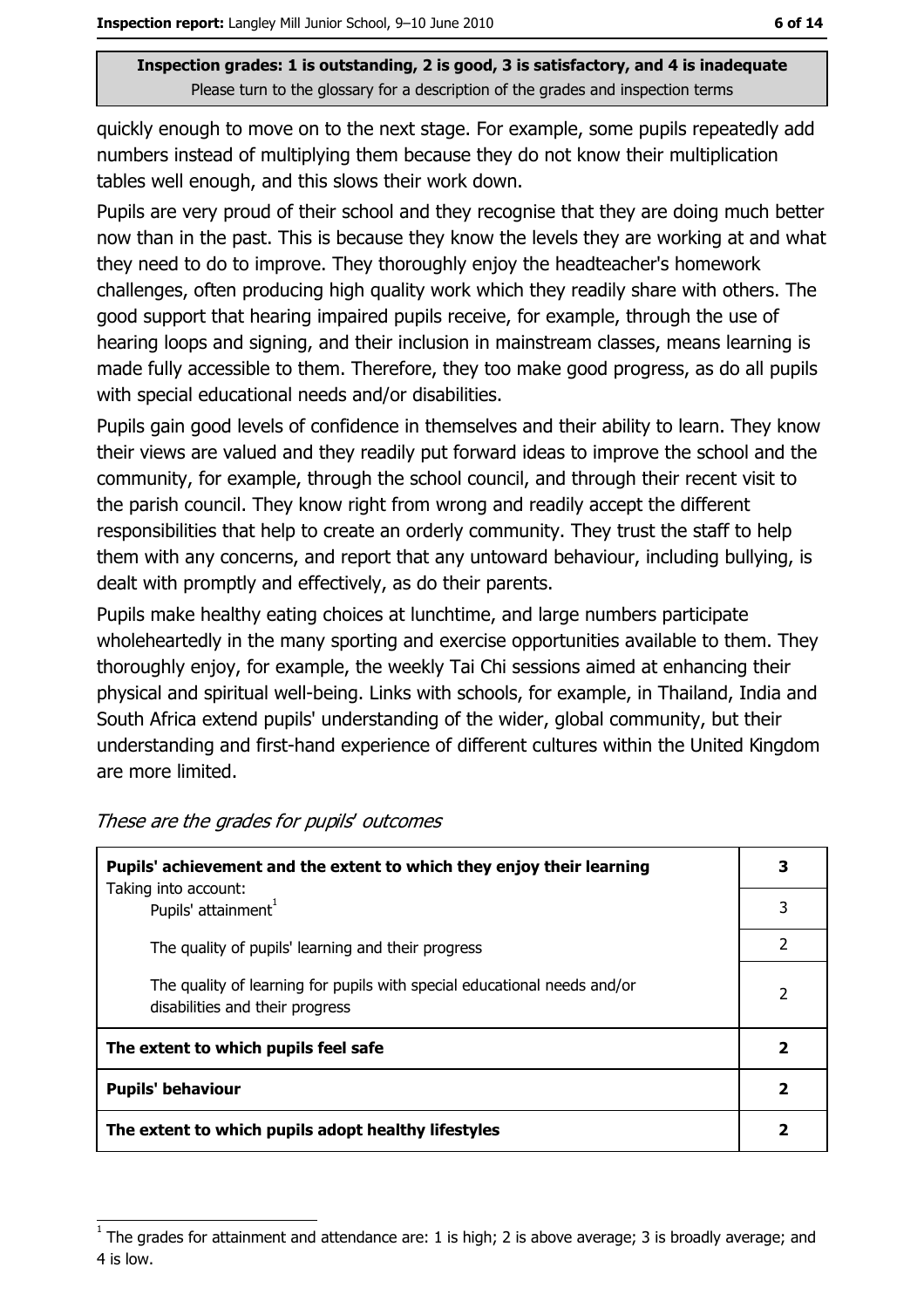| Inspection grades: 1 is outstanding, 2 is good, 3 is satisfactory, and 4 is inadequate<br>Please turn to the glossary for a description of the grades and inspection terms |   |
|----------------------------------------------------------------------------------------------------------------------------------------------------------------------------|---|
| The extent to which pupils contribute to the school and wider community                                                                                                    |   |
| The extent to which pupils develop workplace and other skills that will<br>contribute to their future economic well-being                                                  |   |
| Taking into account:<br>Pupils' attendance <sup>1</sup>                                                                                                                    | 3 |
| The extent of pupils' spiritual, moral, social and cultural development                                                                                                    |   |

#### How effective is the provision?

The curriculum is planned well to make learning meaningful for the pupils, personally and academically. Carefully considered topic work gives a purpose to learning, makes it enjoyable and ensures basic skills are promoted as much as possible. Pupils like the new approach saying it provides 'good opportunities to find out stuff ourselves'. As a result, they work hard and want to do well, and relatively large numbers participate in the good range of opportunities provided in and beyond the normal school day. These help to extend pupils' learning and personal development well.

Relationships are excellent throughout the school. Staff care deeply for the pupils and they know them well as individuals. Pupils care for, respect and get on well with each other and with staff, whom they describe as 'kind', and have every confidence that any adult will help them should they have any concerns. Teachers assess and track pupils' learning well and usually use the information effectively in their planning although, occasionally, more able pupils are not given hard enough work. Support staff are deployed well to help different ability groups at different times, depending on need. Assessment procedures, including marking are good, and marking almost always shows pupils how to improve their work. Staff are adept at managing pupils' behaviour and keeping their learning on track. Behaviour management techniques are applied consistently throughout the school. Pupils understand and appreciate them and the range of rewards they receive, for example, for behaviour, attendance, effort, helpfulness and good work, all of which raise their self-esteem. Efforts to improve attendance and behaviour have been particularly successful in the past year. As a result, attendance is now average, behaviour is good and the number of exclusions is rapidly declining.

The school ensures that all pupils are exceptionally well cared for, guided and supported. Flexibility within the curriculum enables staff to develop different life skills as the need arises. For example, the school funds its own nurture group so that pupils who are particularly vulnerable can develop the social skills needed to function in a larger group.

These are the grades for the quality of provision

| The quality of teaching                                           |  |
|-------------------------------------------------------------------|--|
| Taking into account:<br>The use of assessment to support learning |  |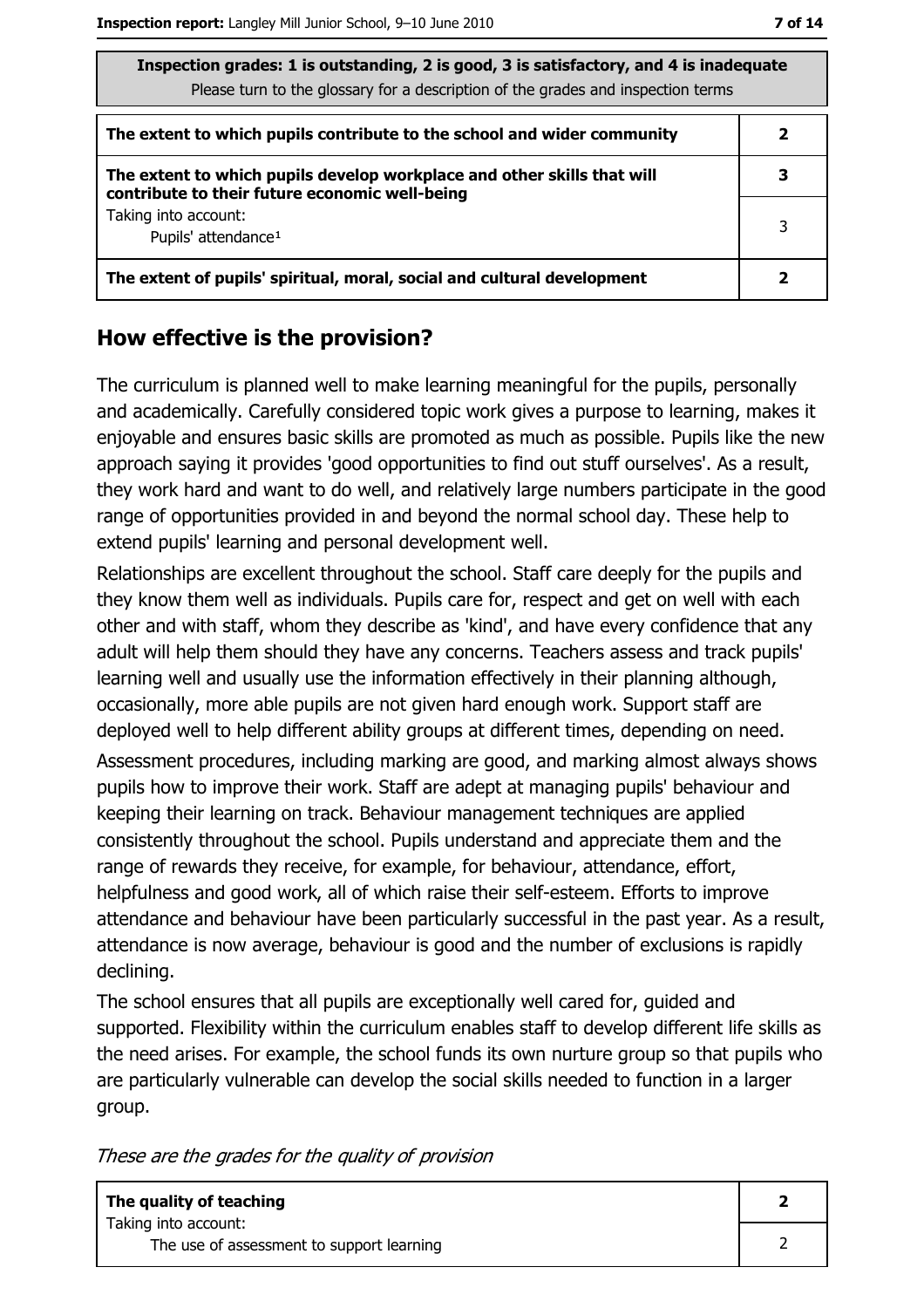| Inspection grades: 1 is outstanding, 2 is good, 3 is satisfactory, and 4 is inadequate<br>Please turn to the glossary for a description of the grades and inspection terms |              |  |
|----------------------------------------------------------------------------------------------------------------------------------------------------------------------------|--------------|--|
| The extent to which the curriculum meets pupils' needs, including, where<br>relevant, through partnerships                                                                 | $\mathbf{2}$ |  |
| The effectiveness of care, guidance and support                                                                                                                            |              |  |

#### How effective are leadership and management?

The headteacher has successfully empowered staff to carry out their responsibilities and she has raised their expectations of themselves and of what their pupils can do. The checks she and other senior leaders make on teaching and learning are robust and areas for development are followed up with support in school or through well-targeted professional development. Joint planning between teachers and meetings with staff to look at pupils' progress have ensured that all staff understand their contribution to what happens in Year 6. Challenging targets are set for pupils and staff, and pupils' targets are shared with parents and carers, with guidance on how they can help. The school's partnerships with parents are good. In its drive to accelerate progress further, the school has developed excellent partnerships with other schools and external agencies that are successfully improving teaching and learning alongside pupils' personal development.

The school pays good attention to equality of opportunity. The successful integration of hearing impaired pupils into mainstream classes bears testimony to this, as does the excellent provision for vulnerable pupils and pupils with special educational needs and/or disabilities, which ensures they have equal access to all that the school offers. Safeguarding procedures, including those for child protection, are effective. The school is vigilant in ensuring all staff are properly checked for their suitability for working with children, and in promoting pupils' physical and emotional health as well as their safety and well-being.

Governance is satisfactory. In governors' own words, they 'have to catch up with the school now'. They tend to rely on the headteacher for information although they now visit classrooms and meet with staff to see the school's work at first hand. Their role in challenging the school to do better is underdeveloped. The school promotes community cohesion satisfactorily. The policy and action plan have helped the school to promote community cohesion well within the school and the local community, and is successfully developing pupils' understanding of different cultures around the world. However, they have not been as effective in raising pupils' awareness of cultural diversity in the United Kingdom.

These are the grades for leadership and management

| The effectiveness of leadership and management in embedding ambition and<br>driving improvement |  |
|-------------------------------------------------------------------------------------------------|--|
| Taking into account:<br>The leadership and management of teaching and learning                  |  |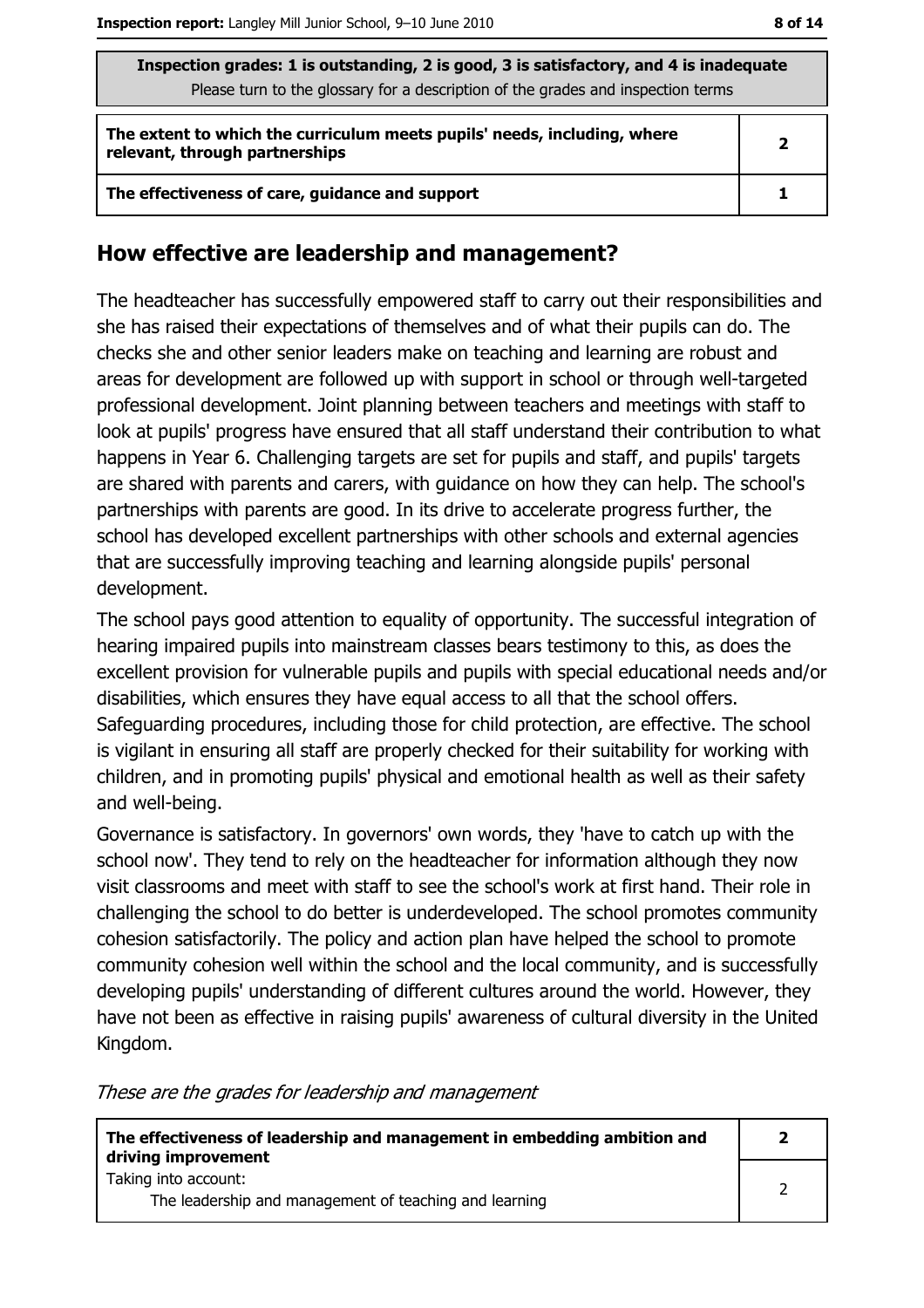| Inspection grades: I is outstanding, 2 is good, 5 is satisfactory, and 4 is inadequate<br>Please turn to the glossary for a description of the grades and inspection terms |                         |  |
|----------------------------------------------------------------------------------------------------------------------------------------------------------------------------|-------------------------|--|
| The effectiveness of the governing body in challenging and supporting the<br>school so that weaknesses are tackled decisively and statutory responsibilities<br>met        | 3                       |  |
| The effectiveness of the school's engagement with parents and carers                                                                                                       | $\overline{\mathbf{2}}$ |  |
| The effectiveness of partnerships in promoting learning and well-being                                                                                                     | 1                       |  |
| The effectiveness with which the school promotes equality of opportunity and<br>tackles discrimination                                                                     | $\mathbf{2}$            |  |
| The effectiveness of safeguarding procedures                                                                                                                               | $\overline{\mathbf{2}}$ |  |
| The effectiveness with which the school promotes community cohesion                                                                                                        | 3                       |  |
| The effectiveness with which the school deploys resources to achieve<br>value for money                                                                                    | з                       |  |

 $\overline{\phantom{a}}$ .

#### **Views of parents and carers**

The vast majority of parents and carers are pleased with what the school does for their children. Typically, parents say that this is a 'well run, happy school', where children are always 'helped and supported', and enabled to become more confident. A few voiced some concerns about behaviour, although several said staff dealt well with any issues brought to their attention, and they were 'impressed' with how the school dealt with any incidents of bullying. Inspectors found that the school manages pupils' behaviour very effectively so that learning is not disrupted.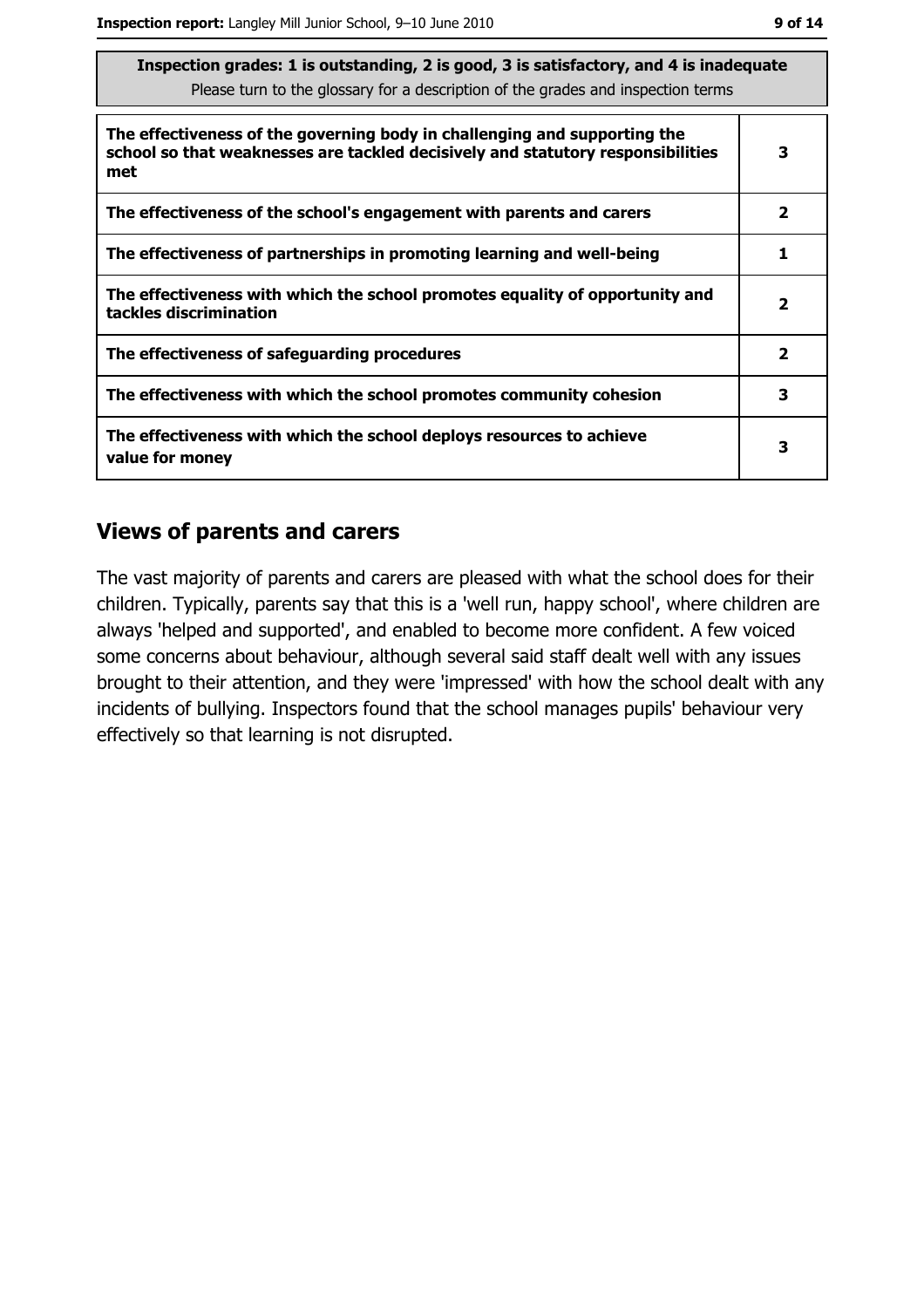#### Responses from parents and carers to Ofsted's questionnaire

Ofsted invited all the registered parents and carers of pupils registered at Langley Mill Junior School to complete a questionnaire about their views of the school.

In the questionnaire, parents and carers were asked to record how strongly they agreed with 13 statements about the school. The inspection team received 61 completed questionnaires by the end of the on-site inspection. In total, there are 229 pupils registered at the school.

| <b>Statements</b>                                                                                                                                                                                                                                       | <b>Strongly</b><br><b>Agree</b> |               | <b>Agree</b> |               |                | <b>Disagree</b> |              | <b>Strongly</b><br>disagree |
|---------------------------------------------------------------------------------------------------------------------------------------------------------------------------------------------------------------------------------------------------------|---------------------------------|---------------|--------------|---------------|----------------|-----------------|--------------|-----------------------------|
|                                                                                                                                                                                                                                                         | <b>Total</b>                    | $\frac{0}{0}$ | <b>Total</b> | $\frac{0}{0}$ | <b>Total</b>   | $\frac{1}{2}$   | <b>Total</b> | $\frac{0}{0}$               |
| My child enjoys school                                                                                                                                                                                                                                  | 33                              | 54            | 26           | 43            | $\overline{2}$ | 3               | $\mathbf{0}$ | 0                           |
| The school keeps my child<br>safe                                                                                                                                                                                                                       | 28                              | 46            | 31           | 51            | $\mathbf{1}$   | 2               | 1            | $\overline{2}$              |
| The school informs me<br>about my child's progress                                                                                                                                                                                                      | 30                              | 49            | 25           | 41            | 5              | 8               | $\mathbf{1}$ | $\overline{2}$              |
| My child is making enough<br>progress at this school                                                                                                                                                                                                    | 28                              | 46            | 30           | 49            | 3              | 5               | 0            | 0                           |
| The teaching is good at this<br>school                                                                                                                                                                                                                  | 30                              | 49            | 28           | 46            | $\overline{2}$ | 3               | $\mathbf 0$  | 0                           |
| The school helps me to<br>support my child's learning                                                                                                                                                                                                   | 20                              | 33            | 36           | 59            | 4              | 7               | 0            | 0                           |
| The school helps my child to<br>have a healthy lifestyle                                                                                                                                                                                                | 17                              | 28            | 38           | 62            | 6              | 10              | 0            | 0                           |
| The school makes sure that<br>my child is well prepared for<br>the future (for example<br>changing year group,<br>changing school, and for<br>children who are finishing<br>school, entering further or<br>higher education, or<br>entering employment) | 22                              | 36            | 31           | 51            | $\overline{2}$ | 3               | $\mathbf 0$  | 0                           |
| The school meets my child's<br>particular needs                                                                                                                                                                                                         | 23                              | 38            | 33           | 54            | 4              | 7               | 0            | 0                           |
| The school deals effectively<br>with unacceptable behaviour                                                                                                                                                                                             | 20                              | 33            | 32           | 52            | $\overline{4}$ | $\overline{7}$  | 4            | 7                           |
| The school takes account of<br>my suggestions and<br>concerns                                                                                                                                                                                           | 19                              | 31            | 38           | 62            | $\mathbf{1}$   | 2               | $\mathbf{1}$ | $\overline{2}$              |
| The school is led and<br>managed effectively                                                                                                                                                                                                            | 22                              | 36            | 36           | 59            | $\mathbf{1}$   | $\overline{2}$  | $\mathbf{1}$ | $\overline{2}$              |
| Overall, I am happy with my<br>child's experience at this<br>school                                                                                                                                                                                     | 26                              | 43            | 33           | 54            | $\mathbf{1}$   | $\overline{2}$  | $\mathbf{1}$ | $\overline{2}$              |

The table above summarises the responses that parents and carers made to each statement. The percentages indicate the proportion of parents and carers giving that response out of the total number of completed questionnaires. Where one or more parents and carers chose not to answer a particular question, the percentages will not add up to 100%.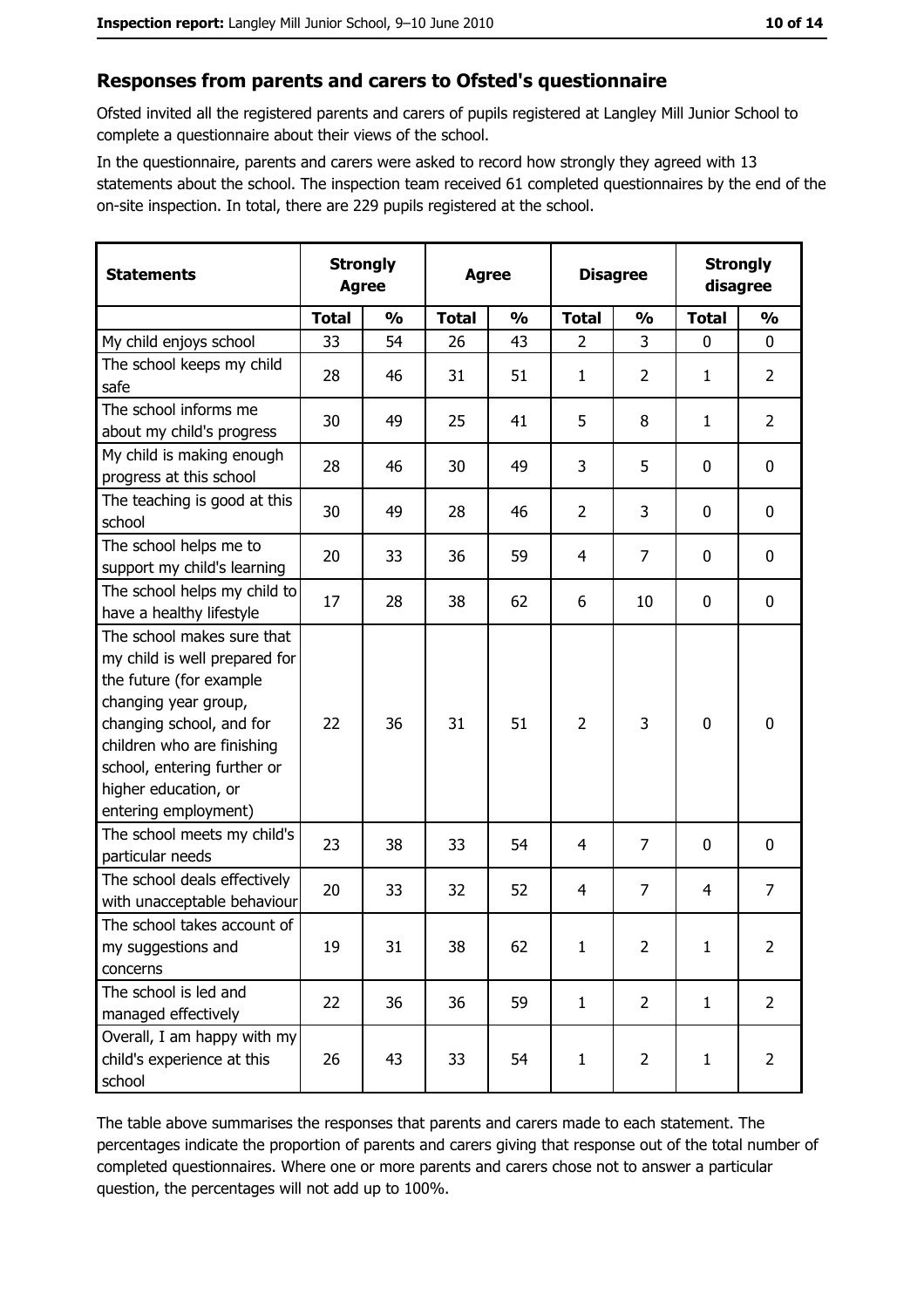# Glossary

| Grade   | <b>Judgement</b> | <b>Description</b>                                                                                                                                                                                                               |
|---------|------------------|----------------------------------------------------------------------------------------------------------------------------------------------------------------------------------------------------------------------------------|
| Grade 1 | Outstanding      | These features are highly effective. An oustanding<br>school provides exceptionally well for its pupils' needs.                                                                                                                  |
| Grade 2 | Good             | These are very positive features of a school. A school<br>that is good is serving its pupils well.                                                                                                                               |
| Grade 3 | Satisfactory     | These features are of reasonable quality. A satisfactory<br>school is providing adequately for its pupils.                                                                                                                       |
| Grade 4 | Inadequate       | These features are not of an acceptable standard. An<br>inadequate school needs to make significant<br>improvement in order to meet the needs of its pupils.<br>Ofsted inspectors will make further visits until it<br>improves. |

#### What inspection judgements mean

#### **Overall effectiveness of schools**

|                       | Overall effectiveness judgement (percentage of<br>schools) |      |                     |                   |
|-----------------------|------------------------------------------------------------|------|---------------------|-------------------|
| <b>Type of school</b> | <b>Outstanding</b>                                         | Good | <b>Satisfactory</b> | <b>Inadequate</b> |
| Nursery schools       | 51                                                         | 45   | 0                   | 4                 |
| Primary schools       | 6                                                          | 41   | 42                  | 10                |
| Secondary schools     | 8                                                          | 34   | 44                  | 14                |
| Sixth forms           | 10                                                         | 37   | 50                  | 3                 |
| Special schools       | 32                                                         | 38   | 25                  | 5                 |
| Pupil referral units  | 12                                                         | 43   | 31                  | 14                |
| All schools           | 9                                                          | 40   | 40                  | 10                |

New school inspection arrangements were introduced on 1 September 2009. This means that inspectors now make some additional judgements that were not made previously.

The data in the table above is for the period 1 September to 31 December 2009 and is the most recently published data available (see www.ofsted.gov.uk). Please note that the sample of schools inspected during the autumn term 2009 was not representative of all schools nationally, as weaker schools are inspected more frequently than good or outstanding schools.

Percentages are rounded and do not always add exactly to 100. Secondary school figures include those that have sixth forms, and sixth form figures include only the data specifically for sixth form inspection judgements.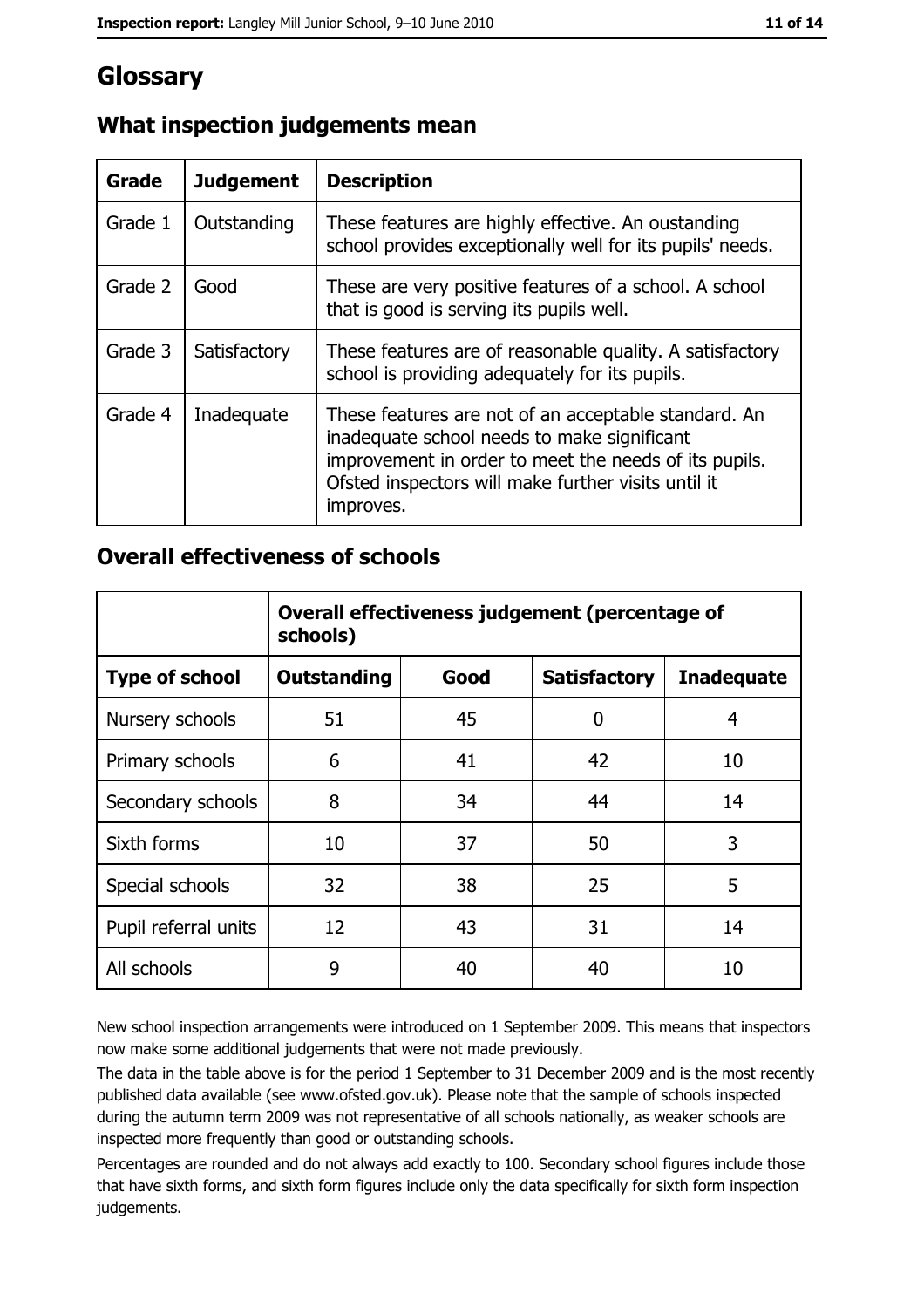## **Common terminology used by inspectors**

| Achievement:                  | the progress and success of a pupil in<br>their learning, development or training.                                                                                                                                                                                                                           |  |  |
|-------------------------------|--------------------------------------------------------------------------------------------------------------------------------------------------------------------------------------------------------------------------------------------------------------------------------------------------------------|--|--|
| Attainment:                   | the standard of the pupils' work shown by<br>test and examination results and in<br>lessons.                                                                                                                                                                                                                 |  |  |
| Capacity to improve:          | the proven ability of the school to<br>continue improving. Inspectors base this<br>judgement on what the school has<br>accomplished so far and on the quality of<br>its systems to maintain improvement.                                                                                                     |  |  |
| Leadership and management:    | the contribution of all the staff with<br>responsibilities, not just the headteacher,<br>to identifying priorities, directing and<br>motivating staff and running the school.                                                                                                                                |  |  |
| Learning:                     | how well pupils acquire knowledge,<br>develop their understanding, learn and<br>practise skills and are developing their<br>competence as learners.                                                                                                                                                          |  |  |
| <b>Overall effectiveness:</b> | inspectors form a judgement on a school's<br>overall effectiveness based on the findings<br>from their inspection of the school. The<br>following judgements, in particular,<br>influence what the overall effectiveness<br>judgement will be.                                                               |  |  |
|                               | The school's capacity for sustained<br>improvement.<br>Outcomes for individuals and groups<br>of pupils.<br>The quality of teaching.<br>The extent to which the curriculum<br>meets pupil's needs, including where<br>relevant, through partnerships.<br>The effectiveness of care, guidance<br>and support. |  |  |
| Progress:                     | the rate at which pupils are learning in<br>lessons and over longer periods of time. It<br>is often measured by comparing the<br>pupils' attainment at the end of a key<br>stage with their attainment when they<br>started.                                                                                 |  |  |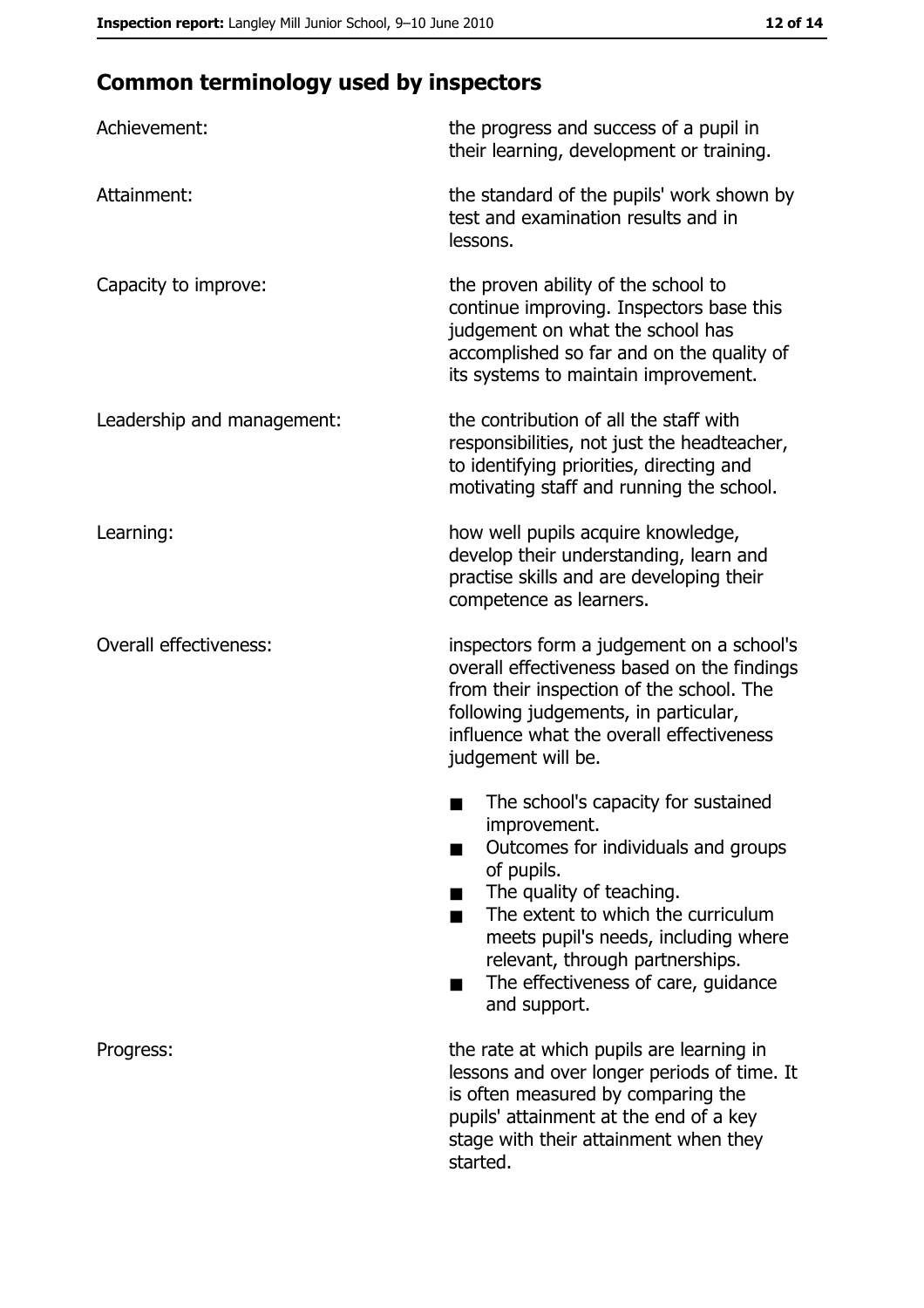This letter is provided for the school, parents and carers to share with their children. It describes Ofsted's main findings from the inspection of their school.



11 June 2010

**Dear Pupils** 

Inspection of Langley Mill Junior School, Bailey Brook Crecent, NG16 4FZ

Thank you very much for the warm welcome you gave us when we visited your school and for talking to us about your work. You clearly enjoy school and are very proud of it and what you achieve there. The school guides and supports you exceptionally well. We were pleased to hear that you feel safe in school and would trust any adult to help you, and noted that you understand well the importance of following a healthy lifestyle. It was good, too, to hear that you now find mathematics 'fun'. We could see that those of you in Year 6 were certainly enjoying re-designing the school playground and deciding on the new equipment for it. Your work shows you are now making good progress in mathematics and in literacy.

At this point in time your school is satisfactory, but it is improving rapidly because the staff are very keen for each one of you to do well, and are working very hard to help you all make faster progress. The headteacher is providing them with a very strong lead in this, and they are following her example well. Your good behaviour and the enthusiastic way you set about your tasks are also helping, as is the good and sometimes excellent teaching you receive. You told us that you like the new curriculum and the new way of working it has brought. It is clear from your work that you are making good progress because of it, and that you understand the importance of using your literacy, numeracy and ICT skills at every opportunity.

We have asked the school to do three things to accelerate your progress even further. They are to:

- improve your mental mathematics skills so that you can solve problems quicker  $\blacksquare$
- ensure that those of you capable of it are always given harder work to do  $\blacksquare$
- improve your knowledge of the different cultures in the United Kingdom today.

We hope that you will continue to enjoy learning in the future as much as you do now and we wish you well. Thank you once again for giving us your views.

Yours sincerely

Doris Bell Lead inspector